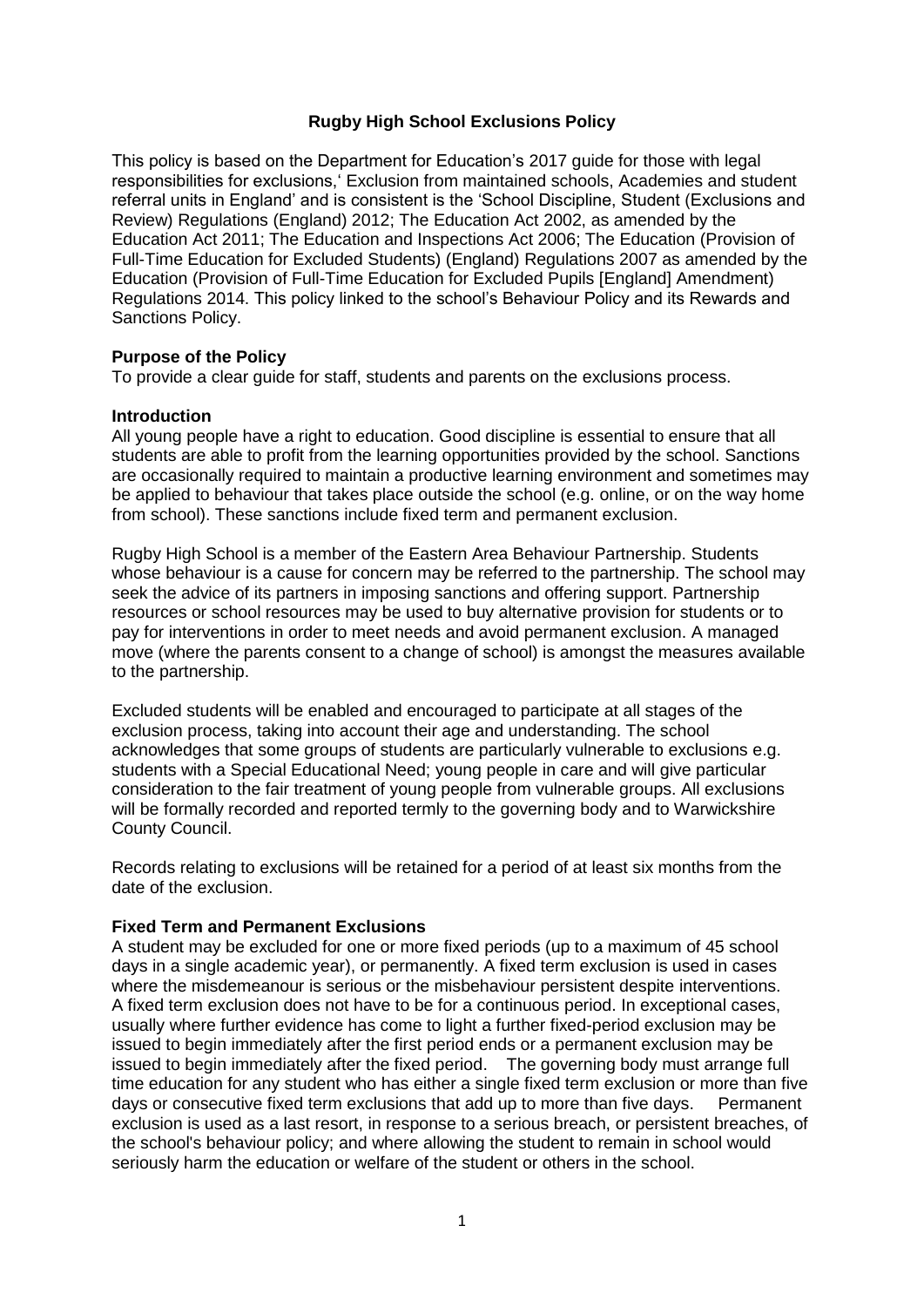The school acknowledges that disruptive behaviour can sometimes be the product of an unidentified or unmet need. Where a student's behaviour consistently fails to meet expectations, the school will seek to investigate and intervene at an early stage, including, where necessary setting up multiagency meetings (EHAs) to support the student.

## **Exclusion by the Headteacher**

The decision to exclude a student may be made by the headteacher only.

Where practical, the head teacher will give the student an opportunity to present her case before taking the decision to exclude. Contributing factors that are identified after an incident of poor behaviour has occurred will be taken into account for example, where it comes to light that a student has suffered bereavement, has mental health issues or has been subject to bullying.

Whenever the head teacher excludes a student she will without delay, notify parents of the period of the exclusion and the reasons for it, she will also notify them in writing.

When establishing the facts in relation to an exclusion decision the head teacher will apply the civil standard of proof, i.e. 'on the balance of probabilities' it is more likely than not that a fact is true, rather than the criminal standard of 'beyond reasonable doubt'.

The school will take reasonable steps to set and mark work for students during the first five school days of an exclusion, and will arrange alternative provision from the sixth day.

Students returning to school after fixed term exclusion will be required to negotiate and sign a Behaviour Contract at their reintegration meeting. This contract may include the provision of support designed to help the student to avoid repeating the behaviours that led to the exclusion.

# **Right of Appeal**

In the event of a student being excluded permanently or for a fixed term of more than five days parents have the right to appeal to the Student Disciplinary Committee of the Governing Body (which will consist of a panel of three governors). They will consider the reinstatement of an excluded student within 50 school days of receiving notice of the exclusion if a student would be excluded from school for more than five school days, but not more than 15, in a single term.

In the event of a student being permanently excluded or where the exclusion will result in the student having been excluded for more than 15 days in a single term, or if the exclusion will result in the student missing a public examination, the Student Disciplinary Committee will hear the appeal within 15 school days.

In cases where it is not possible to convene a panel, prior to the public examination, the Chair of Governors will hear the appeal. This does not prevent parents from subsequently appealing to the Student Disciplinary Committee.

In the case of a fixed period exclusion which does not bring the student's total number of days of exclusion to more than five in a term, the Student Disciplinary Committee will consider any representations made by parents, but it cannot direct reinstatement and it is not required to arrange a meeting with parents.

At a Student Disciplinary Committee hearing parents and the head teacher will be invited to make representations. The Student Disciplinary Committee will ask for any written evidence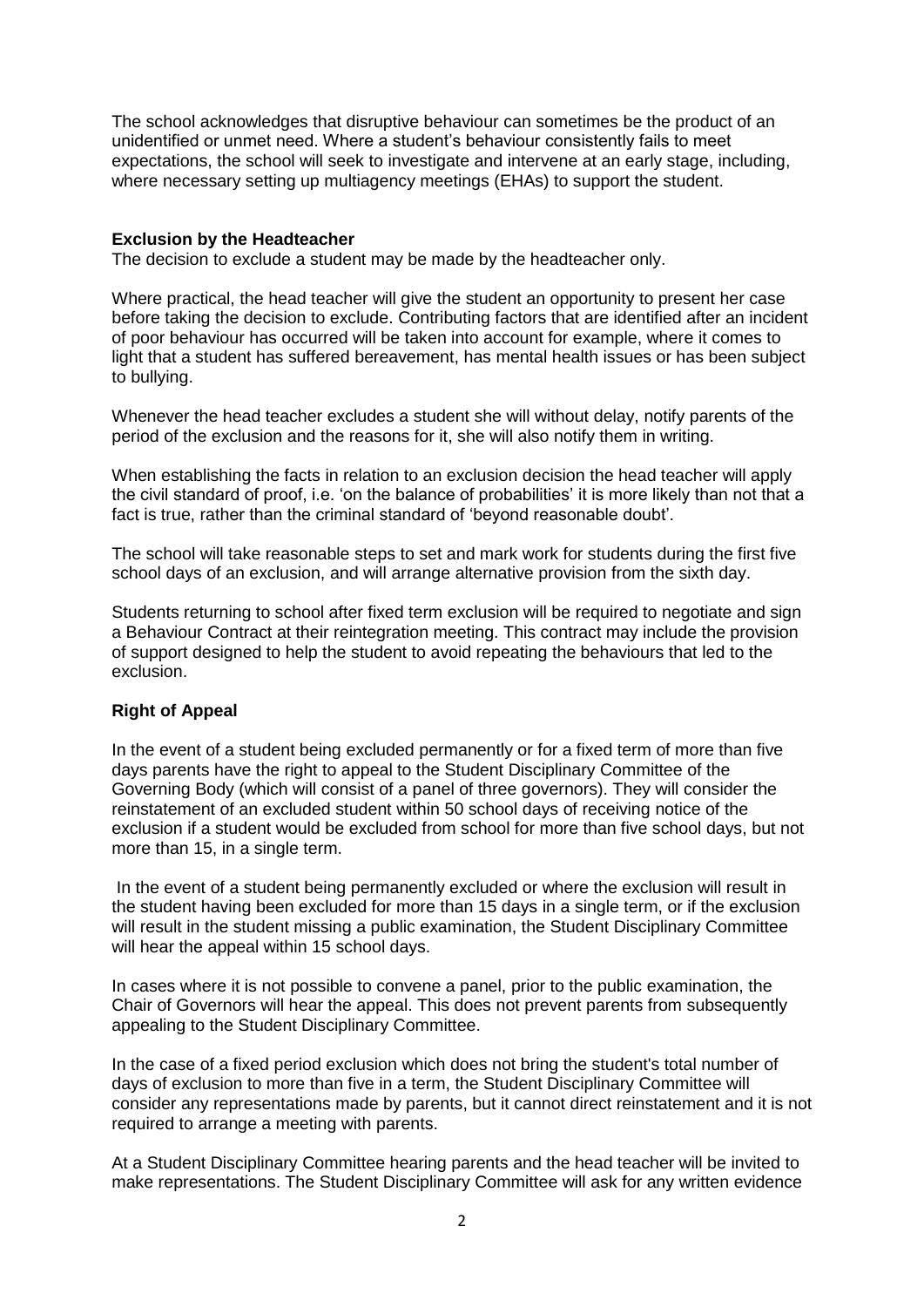in advance of the meeting (including witness statements and other relevant information held by the school, such as those relating to a student's SEN). A list of those who will be present and all the documentation will be circulated to all parties at least five school days in advance of the meeting. Parents and students may be accompanied by a friend or representative (where a student under 18 is to be invited as a witness, the Student Disciplinary Committee will first seek parental consent and invite the parents to accompany their child to the meeting). The excluded student will be encouraged to attend the meeting and speak on his/her own behalf; a friend or parent may read a statement written by her on her behalf if it is not possible for the student to attend or he/she feels unable to speak. Minutes of the meeting will be taken by the clerk to the committee and made available to all parties on request.

All parties will be asked to withdraw whilst the governors make their decision. The clerk to the committee may stay to help governors by referring to the notes of the meeting or to help with the wording of any letters. In reaching a decision on whether or not to reinstate a student, the governing body will consider whether the decision to exclude the student was lawful, reasonable and procedurally fair, taking account of the head teacher's legal duties. They will also consider the interests and circumstances of the excluded student, including the circumstances in which the student was excluded, and have regard to the interests of other students and people working at the school. Governors will apply the civil standard of proof; i.e. 'on the balance of probabilities' it is more likely than not that a fact is true rather than the criminal standard of 'beyond reasonable doubt'. In the light of their consideration, the Student Disciplinary Committee will either uphold the exclusion or direct reinstatement of the student immediately or on a particular date.

Parents and the headteacher will be notified of the outcome of the hearing in writing. A note of the findings will be placed on the student's record.

### **Independent Review Panel**

Where parents (or the excluded student, if aged 18 or over) dispute the decision of the governing body not to reinstate a permanently excluded student, they can ask for this decision to be reviewed by an independent review panel. Where there is an allegation of discrimination (under the Equality Act 2010) in relation to a fixed-period or permanent exclusion, parents can also make a claim to the First-tier Tribunal (for disability discrimination) or a County Court (for other forms of discrimination).

All parents (or students if aged 18 or over), whether or not the school recognises that the student has a Special Educational Need (SEN), have the right to request the presence of a SEN expert at an independent review panel. The SEN expert's role is to provide impartial advice to the panel about how SEN could be relevant to the exclusion; for example, whether the school acted reasonably in relation to its legal duties when excluding the student.

The Independent Review Panel will consist of five members constituted as follows: • A lay member to chair the panel who has not worked in any school in a paid capacity, disregarding any experience as a school governor or volunteer.

• two school governors who have served as a governor for at least 12 consecutive months in the last five years, provided they have not been teachers or head teachers during this time. • two head teachers or individuals who have been a head teacher within the last five years.

The following are excluded from serving on Independent Review Panels:

- anyone who is a member / director /governor of Rugby High School Academy Trust
- the head teacher of Rugby High School or anyone who has held this position in the last five years;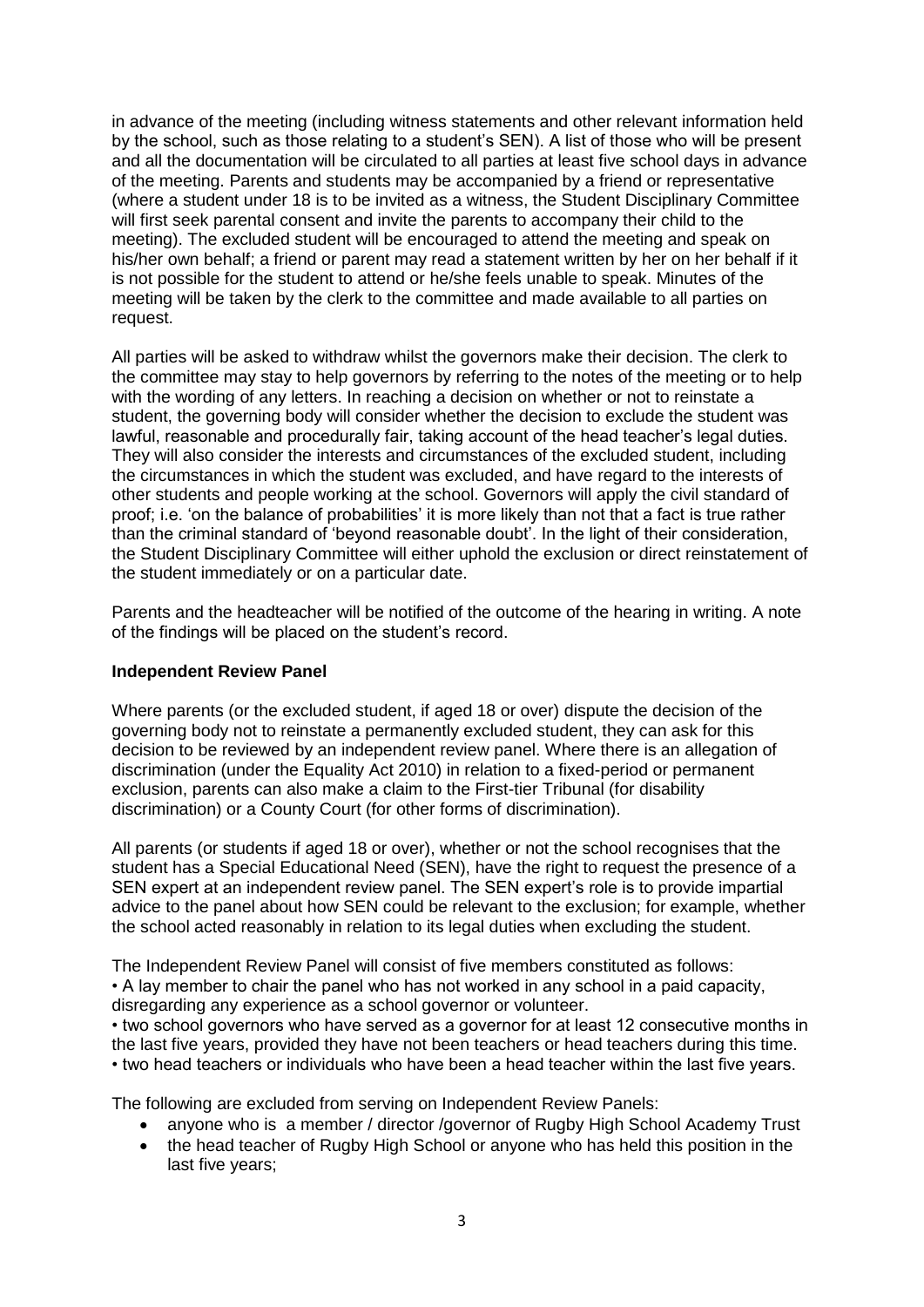- employees of Rugby High School Academy Trust (unless they are employed as a head teacher at another school);
- anyone who has, or at any time has had, any connection with Rugby High School Academy Trust; the parents or student; or the incident leading to the exclusion, which might reasonably be taken to raise doubts about their impartially (though an individual must not be taken to have such a connection simply because they are a head teacher at another school).

Rugby High School Academy Trust will ensure that all panel members and clerks have received training within the two years prior to the date of the review. This training will cover: • the requirements of the primary legislation, regulations and statutory guidance governing exclusions (which would include an understanding of how the principles applicable in an application for judicial review relate to the panel's decision making);

- the need for the panel to observe procedural fairness and the rules of natural justice;
- the role of the chair of a review panel;
- the role of the clerk to a review panel;

• the duties of head teachers, governing bodies and the panel under the Equality Act 2010; and

• the effect of section 6 of the Human Rights Act 1998 (acts of public authorities unlawful if not compatible with certain human rights) and the need to act in a manner compatible with human rights protected by that Act.

The Clerk to the panel will make notes of the meeting. This will not be the same person as acted as Clerk to the Student Disciplinary Committee. The clerk will make reasonable efforts to circulate to all parties, including to panel members and the SEN expert, copies of relevant papers 5 school days in advance of the review. These papers will include:

a) the Student Disciplinary Committee's decision;

b) the parents' application for a review; and

c) any policies or documents that the Student Disciplinary Committee was required to have regard to in making its decision.

d) give all parties details of those attending and their role, once the position is clear.

The panel can decide to uphold the exclusion decision; recommend that the Student Disciplinary Committee reconsiders its decision, or quash the decision and direct that the Student Disciplinary Committee considers the exclusion again. The panel's decision does not have to be unanimous and can be decided by a majority vote. In the case of a tied decision the chair has the casting vote. The independent review panel's decision is binding on the: student; parents; governing body; head teacher; Warwickshire County Council; and Rugby High School Academy Trust.

The panel may only quash the decision where it considers that it was flawed when considered in the light of the principles applicable on an application for judicial review New evidence may be presented to the panel, though the school may not introduce new reasons for the exclusion and panels must disregard any new reasons that are introduced. In deciding whether the Student Disciplinary Committee's decision was flawed, and therefore whether to quash the decision, the panel must only take account of the evidence that was available to the committee at the time of making their decision. This includes any evidence which the panel considers would, or should, have been available to the committee if they had been acting reasonably. If evidence is presented that the panel considers is unreasonable to have expected the committee to have been aware of at the time of their decision, the panel can take account of the evidence when deciding whether to recommend that the committee reconsider their decision. Where